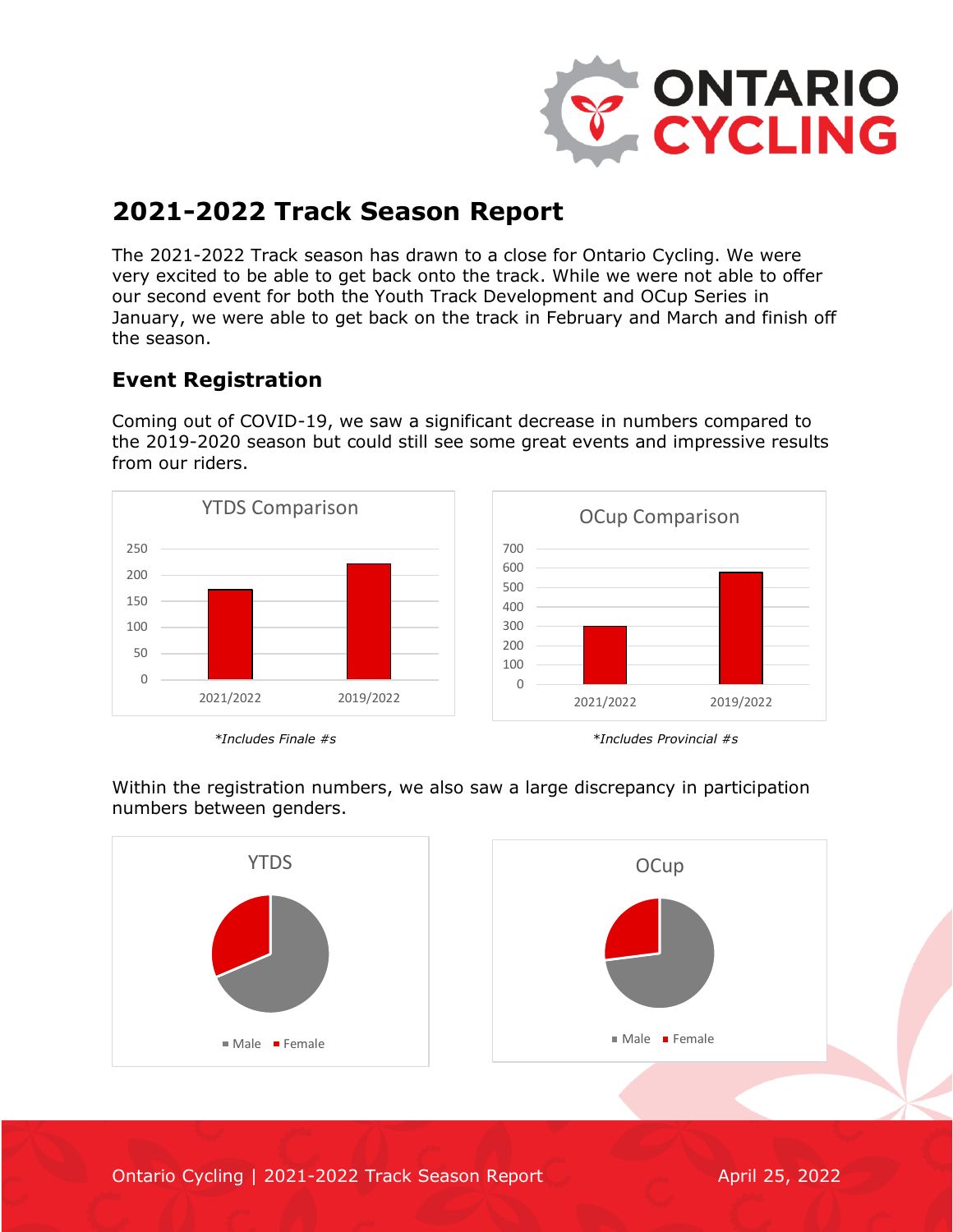

Ontario Cycling will be looking at ways to decrease the gap between the genders on the track, as well as within all areas of cycling in Ontario.

### **Track Budget**

Track events are one of the most expensive disciplines to run in the sport of cycling, with the overall track costs (not including staffing) being upwards of \$1,000/hour.



Ontario Cycling did not have a track sponsor this season, which meant that we had to heavily subsidize all our events to allow them to move forward. We are already working on finding strategic partnerships for our upcoming 2022-2023 track season, as well as innovative ways to drive registration and excitement for our events.

### **Event Participation Survey**

Thank you to all participants for taking the time to fill in our Event Participation survey. We truly appreciate the feedback! We will be offering this as part of every discipline, so we encourage everyone to please fill this out following your event and/or season so that we can continue to improve our members' event experience.

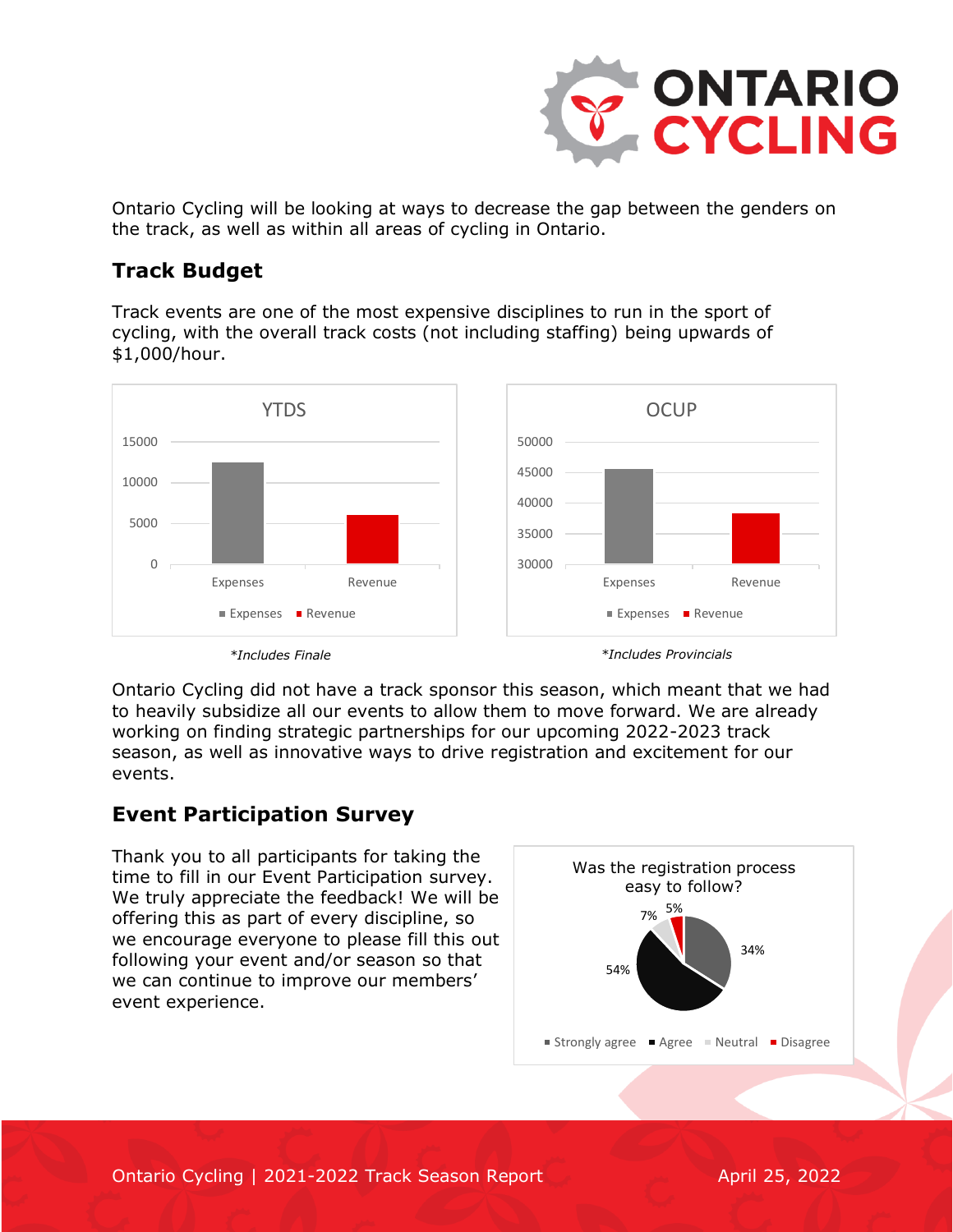



We received lots of great ideas and feedback from the additional comments section and the event department has added these to their season debrief. We will use this information to look at how we can improve the experience for next season.

### **Volunteers**

Ontario Cycling would like to take the time to thank all our dedicated volunteers who worked so hard to make these events a success! We could not put on these events without them, and we value their generosity and passion. Please remember to take

The Event Participation Survey can be found here: [Event Participation Survey.](https://forms.gle/pkViZiXMeSZmHgBt8)

We had 41 respondents at the time of writing this report and we have summarized the feedback below.



the time to thank a volunteer at the next event you are at!

### **Commissaires**

We are very fortunate to have a great group of commissaires for our track events here in Ontario. We wish to thank each of them for their professionalism, dedication, and passion for our sport.